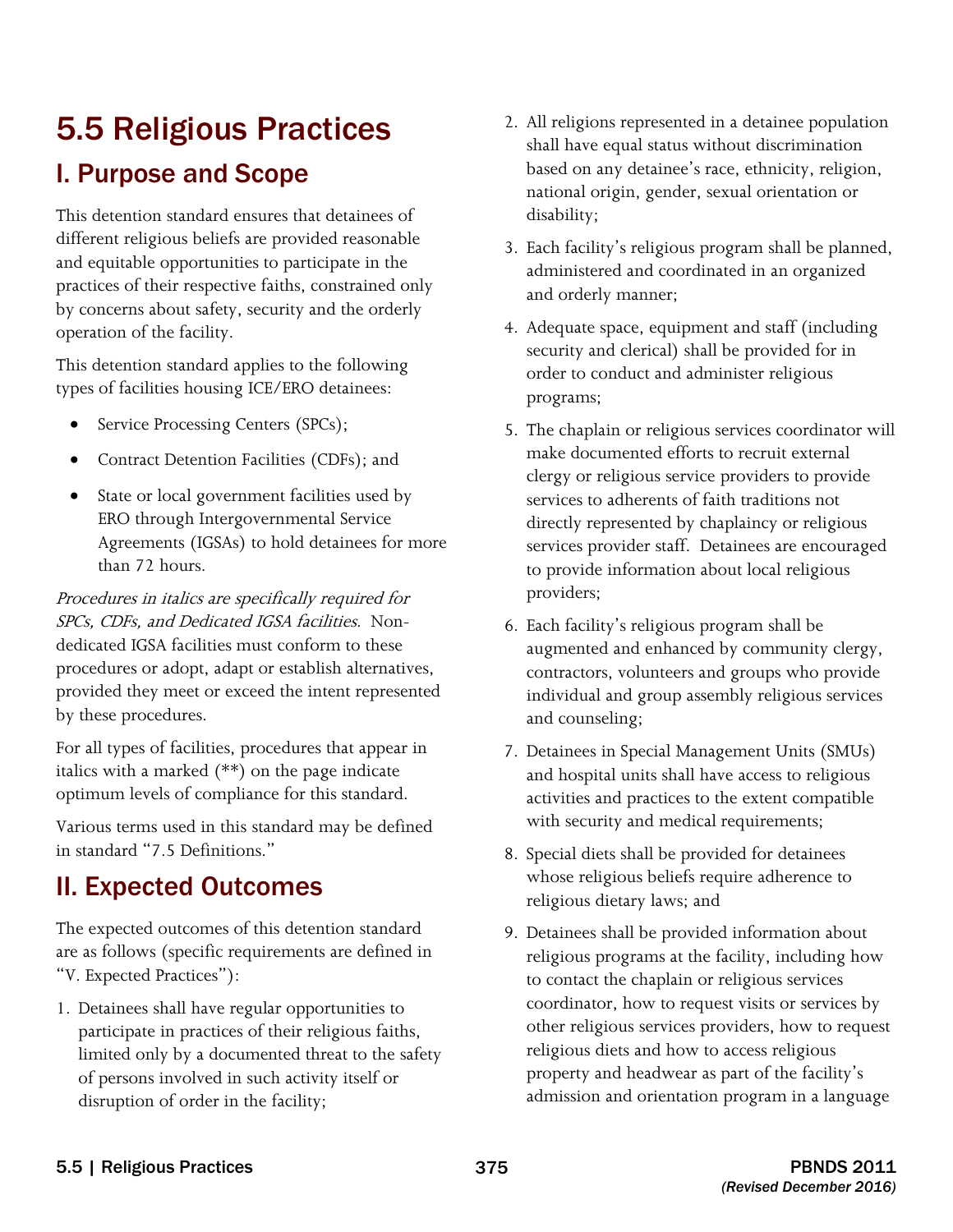or manner the detainee can understand.

10. The facility shall provide communication assistance to detainees with disabilities and detainees who are limited in their English proficiency (LEP). The facility will provide detainees with disabilities with effective communication, which may include the provision of auxiliary aids, such as readers, materials in Braille, audio recordings, telephone handset amplifiers, telephones compatible with hearing aids, telecommunications devices for deaf persons (TTYs), interpreters, and notetakers, as needed. The facility will also provide detainees who are LEP with language assistance, including bilingual staff or professional interpretation and translation services, to provide them with meaningful access to its programs and activities. or manner the detainee can understand<br>
and the stating shall provide communication<br>
and the stating shall provide and the standards and<br>
and the stating of the stating scale of the stating of the stating of<br>
detaines with

All written materials provided to detainees shall generally be translated into Spanish. Where practicable, provisions for written translation shall be made for other significant segments of the population with limited English proficiency.

Oral interpretation or assistance shall be provided to any detainee who speaks another language in which written material has not been translated or who is illiterate.

# III. Standards Affected

This detention standard replaces "Religious Practices" dated 12/2/2008.

# IV. References

American Correctional Association, Performancebased Standards for Adult Local Detention Facilities, 4th Edition: 4-ALDF-5C-17, 5C-18, 5C-19, 5C-20, 5C-21, 5C-22, 5C-23, 5C-24, 2A-66, 4A-10, 6B-02, 6B-05, 7B-03, 7F-04.

Standards 2011: ICE/ERO Performance-based National Detention

- 
- "5.7 Visitation."

The Religious Freedom Restoration Act of 1993 (RFRA), 42 U.S.C. § 2000bb et seq.

Religious Land Use and Institutionalized Persons Act of 2000 (RLUIPA), 42 U.S.C. § 2000cc et seq.

# V. Expected Practices

## A. Religious Opportunities and Limitations

1. Detainees shall have opportunities to engage in practices of their religious faith consistent with safety, security and the orderly operation of the facility. Religious practices to be accommodated are not limited to practices that are compulsory, central or essential to a particular faith tradition, but cover all sincerely held religious beliefs. Attendance at all religious activities is voluntary.

 religious activities. Chaplains, religious services Efforts shall be made to allow for religious practice in a manner that does not adversely affect detainees not participating in the practice. Detainees cannot be required to participate in or attend a religious activity in order to receive a service of the facility or participate in other, noncoordinators and volunteers shall not provide unsolicited religious services or counseling to detainees.

2. Religious activities shall be open to the entire detainee population, without discrimination based on a detainee's race, ethnicity, religion, national origin, gender, sexual orientation or disability.

Language services shall be provided to detainees who have limited English proficiency to provide them with meaningful access to religious activities. As needed, accommodations will be provided to detainees with disabilities to provide them with equal access to religious services.

3. When necessary for the security or the orderly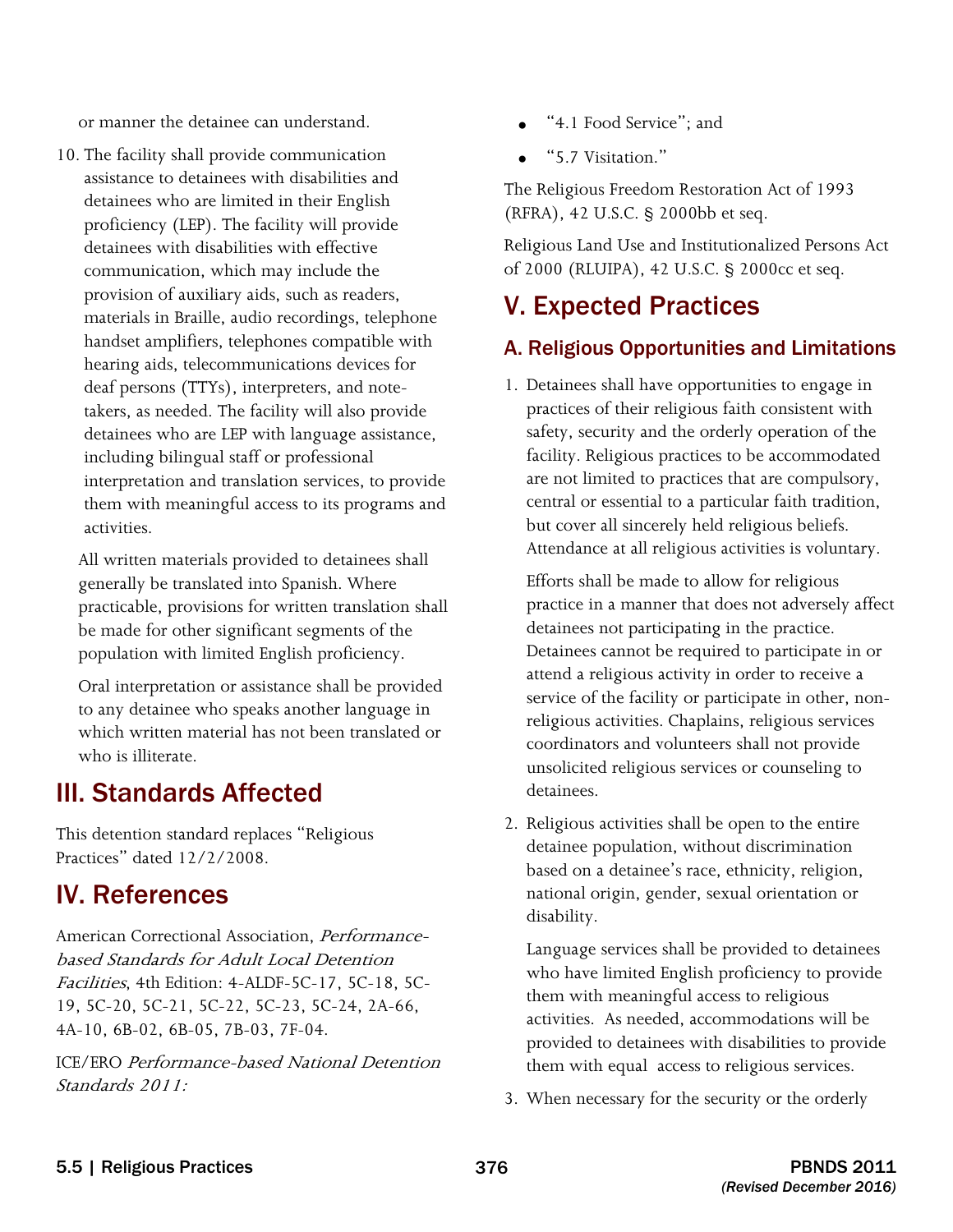operation of the facility, the facility administrator may discontinue a religious activity or practice or limit participation to a reasonable number of detainees or to members of a particular religious group after consulting with the chaplain or religious services coordinator. Facility records shall reflect the limitation or discontinuance of a religious practice, as well as the reason for such limitation or discontinuance.

- 4. Ordinarily, when the nature of the activity or practice (e.g., fasts, ceremonial meals, headwear requirements, work proscriptions) indicates a need for such a limitation, only those detainees whose files reflect the pertinent religious preference shall be included.
- 5. When a detainee submits a request concerning the reason for denial of access to religious activities, facilities or meals, a copy of the request and response to the request shall be placed in the detention file.

#### B. Religious Preferences

Each detainee shall designate any religious preference, or none, during in processing. Staff, contractors and volunteers may not disparage the religious beliefs of a detainee, nor coerce or harass a detainee to change religious affiliation.

A detainee may request to change his/her religious preference designation at any time by notifying the chaplain, religious services coordinator or other designated individual in writing, and the change shall be effected in a timely fashion.

In the interest of maintaining the security and orderly running of the facility and to prevent abuse or disrespect by detainees of religious practice or observance, the chaplain or religious services coordinator shall monitor patterns of changes in declarations of religious preference.

In determining whether to allow a detainee to participate in specific religious activities, staff may refer to the initial religious preference information and any subsequent changes in the detainee's religious designation. Detainees whose files show "No Preference" may be restricted from participation in those activities deemed appropriate for members only.

## C. Chaplains or Other Religious Services **Coordinators**

The facility administrator shall designate a staff member, contractor or volunteer to manage and coordinate religious activities for detainees. Ordinarily, that person shall be the facility chaplain, who shall, in cooperation with the facility administrator and staff, plan, direct and supervise all aspects of the religious program, including approval and training of both lay and clergy volunteers from faiths represented in the detainee population. The facility administrator shall provide non-detainee clerical staff support for confidential materials.

The chaplain or other religious services coordinator, regardless of his/her specific religious affiliation, shall have basic knowledge of different religions and shall ensure equal status and protection for all religions.

The chaplain or other religious services coordinator shall have physical access to all areas of the facility to serve detainees.

A chaplain shall have a minimum qualification of clinical pastoral education or specialized training, and endorsement by the appropriate religiouscertifying body. In lieu of these, the facility administrator may accept adequate documentation of recognized religious or ministerial position in the faith community.

 The chaplain shall be available to provide pastoral Detainees who belong to a religious faith different provider staff may, if they prefer, have access to pastoral care and counseling from external clergy and care and counseling to detainees who request it, both through group programs and individual services. from that of the chaplain or religious services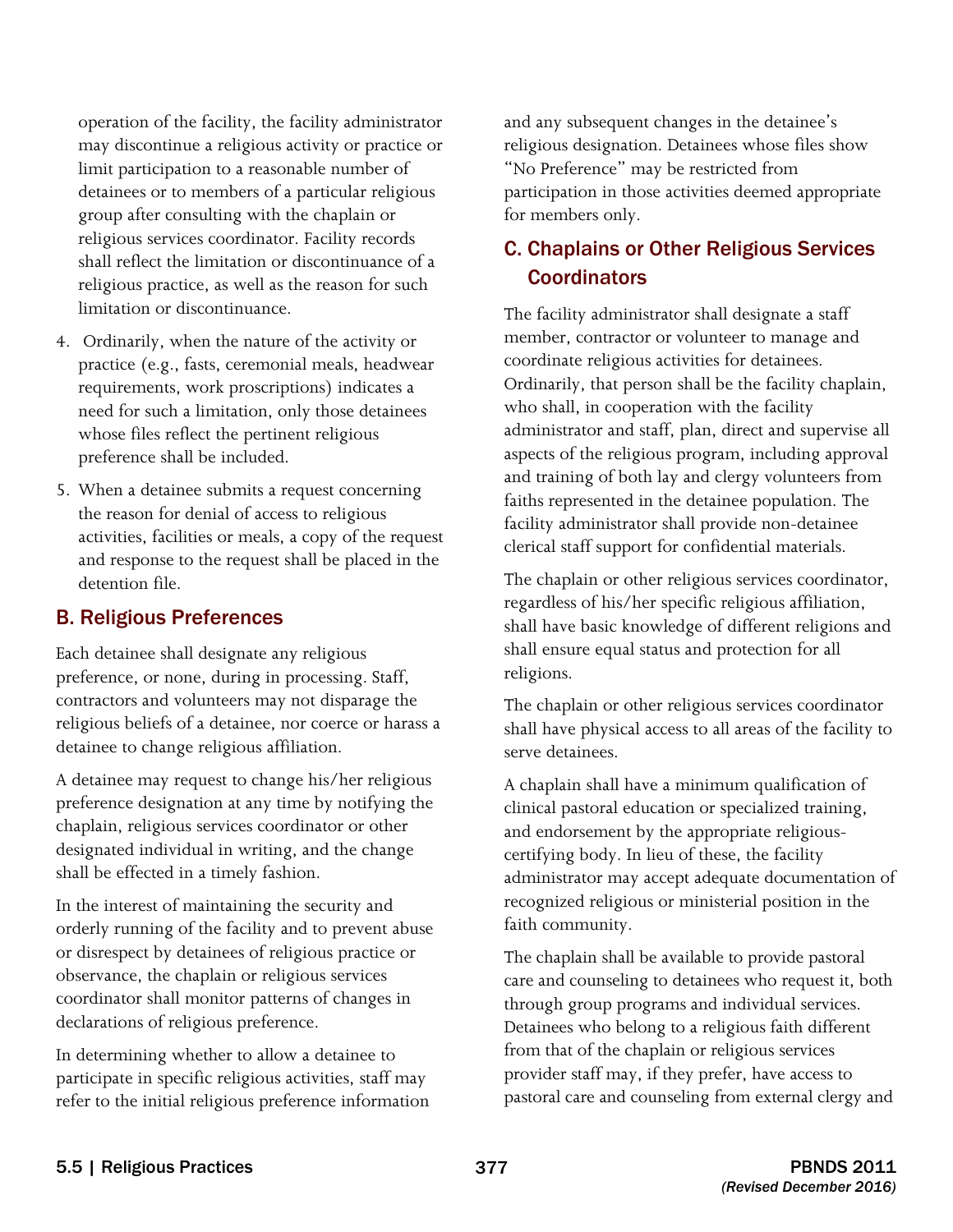religious service providers. The chaplain may, for the purpose of informed decision-making, ask a detainee to explain special or unfamiliar requests.

If the facility has a religious services coordinator rather than a chaplain, the coordinator shall have the necessary training to connect detainees with a broad range of religious services and be prepared to arrange religious services for multiple faith traditions and connect incoming detainees with resources and services specific to the detainee's particular faith.

The term "individual services" includes counseling services provided to individual detainees or members of their families in personal crisis and family emergency situations.

#### D. Schedules and Facilities

All facilities shall designate adequate space for religious activities.

 accommodate the needs of all religious groups in the This designated space must be sufficient to detainee population fairly and equitably and the general area shall include office space for the chaplain, storage space for items used in religious programs, and proximity to lavatory facilities for staff and volunteers.

Religious service areas shall be maintained in a neutral fashion suitable for use by various faith groups.

The chaplain or religious services coordinator shall schedule and direct the facility's religious activities, and current program schedules shall be posted on all unit and detainee bulletin boards in languages understood by a majority of detainees.

 the need to allot time and space equitably among When scheduling approved religious activities, chaplains or religious services coordinator must consider both the availability of staff supervision and different groups. The chaplain or religious services coordinator shall not ordinarily schedule religious services to conflict with meal times.

If outdoor recreation is available at the facility, detainees shall have opportunities for outside worship, prayer and meditation, which shall be provided in a manner that does not conflict with meal times.

#### E. Contractors and Volunteers

 volunteers, the chaplain or religious services All facilities shall have procedures so that clergy, contractors, volunteers and community groups may provide individual and group assembly religious services and counseling that augment and enhance the religious program. When recruiting citizen coordinator and other staff shall be cognizant of the need for representation from all cultural and socioeconomic parts of the community. Each facility shall provide security, including staff escorts, to allow such individuals and groups facility access for sanctioned religious activities.

The chaplain or religious services coordinator may contract with representatives of faith groups in the community to provide specific religious services that he/she cannot personally deliver, and may secure the assistance and services of volunteers.

"Representatives of faith groups" includes both clergy and spiritual advisors. All contractual representatives of detainee faith groups shall be afforded the same status and treatment to assist detainees in observing their religious beliefs, unless the security and orderly operation of the facility warrant otherwise.

not count against a detainee's visitor quota. Standard "5.7 Visitation" details requirements that must be met for a volunteer to be approved to visit with and/or provide religious activities for detainees, including advance notice, identification, a background check, an orientation to the facility and a written agreement to comply with applicable rules and procedures. Visits from religious personnel shall Provided they meet established security requirements. for entrance into the facility, religious services providers' interpreters shall be allowed to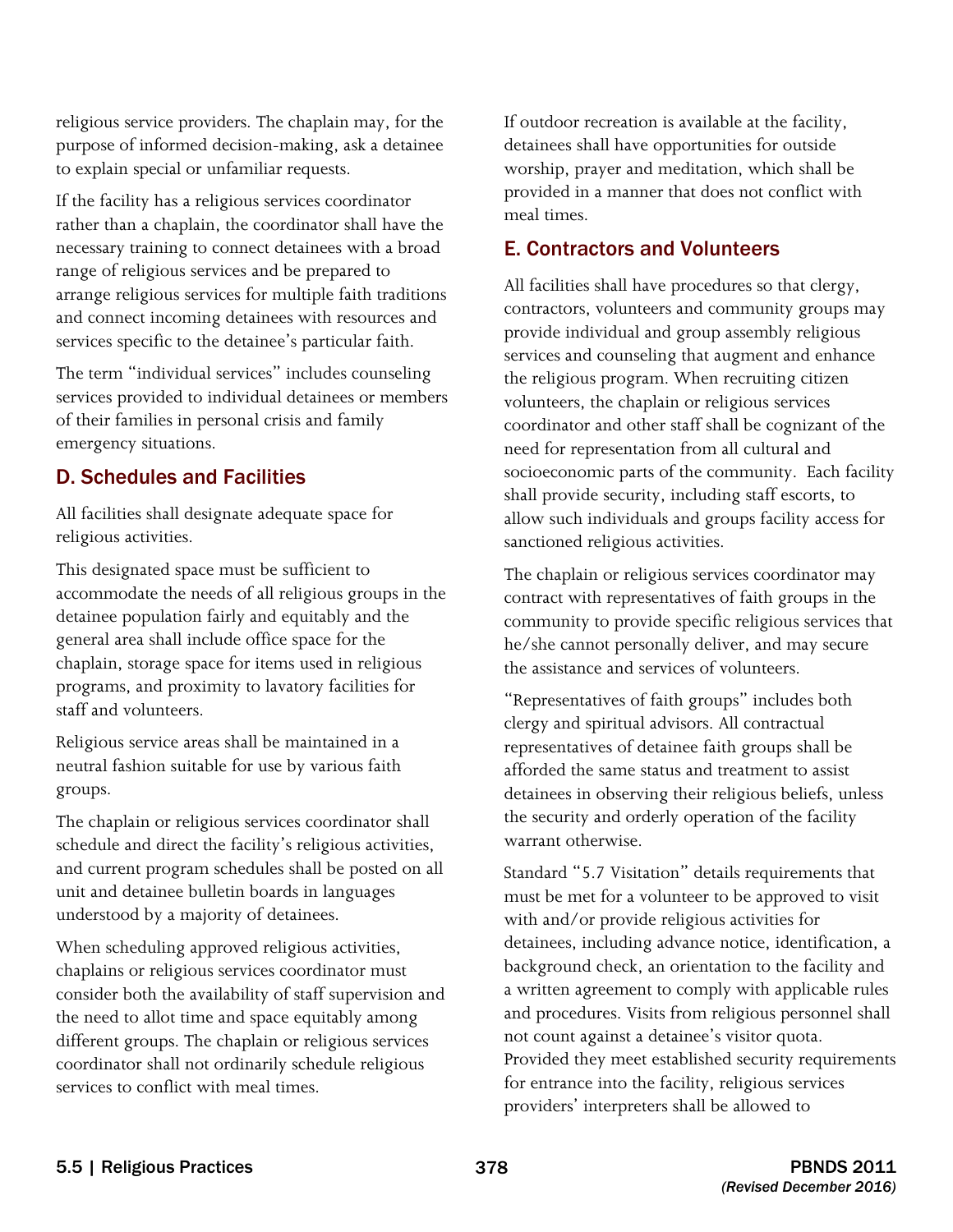accompany the religious services provider within the facility.

 chaplain) may require a recognized representative of The facility administrator or designee (ordinarily the a faith group to verify the religious credentials of contractors or volunteers prior to approving their entry into the facility.

Detainees who are members of faiths not represented by clergy may conduct their own services, provided these do not interfere with facility operations.

## F. Pastoral Visits

If requested by a detainee, the chaplain or religious services coordinator or designee shall facilitate arrangements for pastoral visits by a clergyperson or representative of the detainee's faith.

The chaplain or religious services coordinator may request documentation of the person's religious credentials, as well as a criminal background check.

Pastoral visits shall ordinarily take place in a private visiting room during regular visiting hours. Accommodation may be made in the legal visitation area when available.

# G. Detainees in Special Management (SMU) and Hospital Units

Detainees in an SMU (e.g., administrative, disciplinary or protective custody) or hospital unit shall be permitted to participate in religious practices, consistent with the safety, security and orderly operation of the facility.

Detainees in an SMU or hospital unit shall have regular access to the chaplain or other religious services provider staff. The chaplain or other religious services provider staff shall provide pastoral care in SMUs and hospital units weekly at minimum.

Detainees of any faith tradition may ordinarily have access to official representatives of their faith groups while housed in SMUs or hospital units, by requesting such visits through the chaplain or other

 religious service coordinator. Requests shall be accommodated consistent with the terms of the representative's contract and the security and orderly operation of the facility.

If the representative of the faith group is a volunteer, he/she shall at all times be escorted in an SMU.

# H. Introduction of New or Unfamiliar Religious Components

If a detainee requests the introduction of a new or unfamiliar religious practice, the chaplain or religious services coordinator may ask the detainee to provide additional information to use in deciding whether to include the practice.

 coordinator. The chaplain or religious services Detainees may make a request for the introduction of a new component to the Religious Services program (e.g., schedule, meeting time and space, religious items and attire) to the chaplain or religious services coordinator may ask the detainee to provide additional information to use in deciding whether to include the practice. Ordinarily, the process shall require up to 30 business days for completion.

The chaplain or religious services coordinator shall research the request and make recommendations to the facility administrator, who shall add his/her own recommendations and forward them to the respective Field Office Director for approval. Such decisions are subject to the facility's requirement to maintain a safe, secure and orderly facility, and the availability of staff for supervision. The Field Office Director shall forward the final decision to the facility administrator, and the chaplain or religious services coordinator shall communicate the decision to the detainee.

## I. Religious Holy Days

 Each facility shall have in place written policy and procedures to facilitate detainee observance of important holy days, consistent with the safety, security and orderly operation of the facility, and the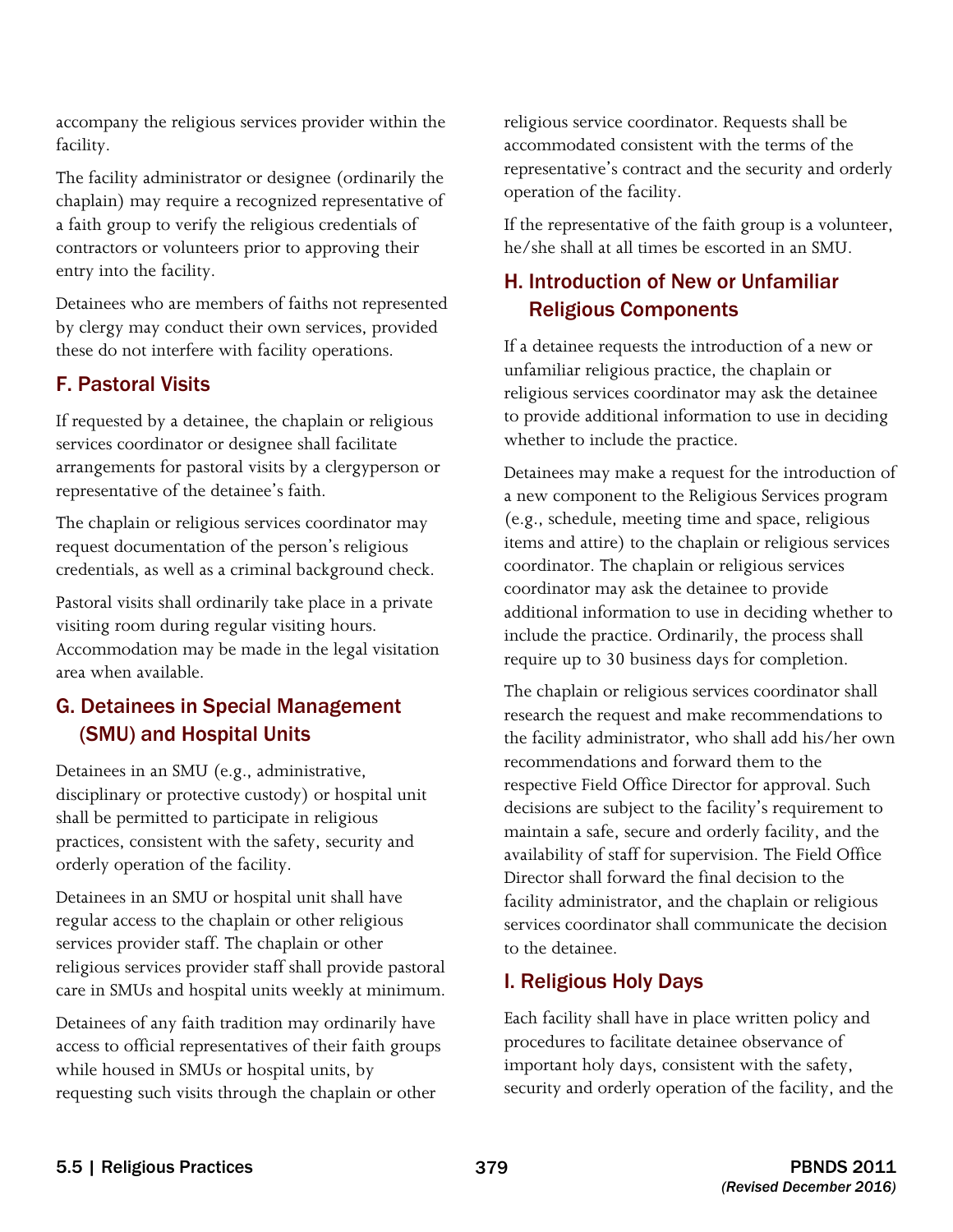chaplain or religious services coordinator shall work with detainees to accommodate proper observances.

 The facility administrator shall facilitate the observance of important religious holy days that involve special fasts, dietary regulations, worship or with the requested observance, the facility work proscription. When the facility administrator, chaplain or religious services provider is unfamiliar administrator may direct the chaplain or religious services coordinator to consult with community representatives of the detainee's faith group and other appropriate sources.

## J. Religious Property and Personal Care

religious significance of the items. Each facility administrator shall allow detainees to have access to personal religious property, consistent with the safety, security and orderly operation of the facility. If necessary, the religious significance of such items shall be verified by the chaplain prior to facility administrator approval. The facility administrator may also direct the chaplain or religious services coordinator to obtain information and advice from representatives of the detainee's faith group or other appropriate sources, about the

Detainee religious property includes, but is not limited to, holy books, rosaries and prayer beads, oils, prayer rugs, prayer rocks, phylacteries, medicine pouches and religious medallions. Such items are part of a detainee's personal property and are subject to normal considerations of safety, security and orderly operation of the facility.

As is consistent with the safety, security and orderly operation of the facility, the facility administrator shall ordinarily allow a detainee to wear or use personal religious items during religious services, ceremonies and meetings in the chapel, and may, upon request of a detainee, allow a detainee to wear or use certain religious items throughout the facility.

Items of religious wearing apparel include, but are not limited to:

- 1. prayer shawls and robes;
- 2. kurda or ribbon shirts;
- 3. medals and pendants;
- 4. beads; and
- 5. various types of headwear.

"Appendix 5.5.A: Religious Headwear, Garments and Other Religious Property" provides examples of acceptable religious headwear, garments and other religious property. There may be circumstances in which it is not advisable to permit the use of these items in a facility. Nothing in these guidelines is intended to prevent facilities from making individualized decisions based on the need to maintain good order and the safety of detainees and staff. Any denial and the reason for it shall be documented and placed in the alien's detention file.

Religious headwear, notably kufis, yarmulkes, turbans, crowns and headbands, as well as scarves and head wraps for Orthodox Christian, Muslim and Jewish women are permitted in all areas of the facility, subject to the normal considerations of the safety, security and orderly operation of the facility, including inspection by staff. Religious headwear and other religious property shall be handled with respect at all times, including during the in-take process.

Consistent with safety, security and the orderly operation of the facility, the facility shall not cut or shave religiously significant hair.

A detainee who wishes to have religious books, magazines or periodicals must comply with the facility's general rules for ordering, purchasing, retaining and accumulating personal property. Religious literature is permitted in accordance with the procedures governing incoming publications. Distribution to detainees of religious literature purchased by or donated to ICE/ERO is contingent upon approval from the chaplain or religious services coordinator.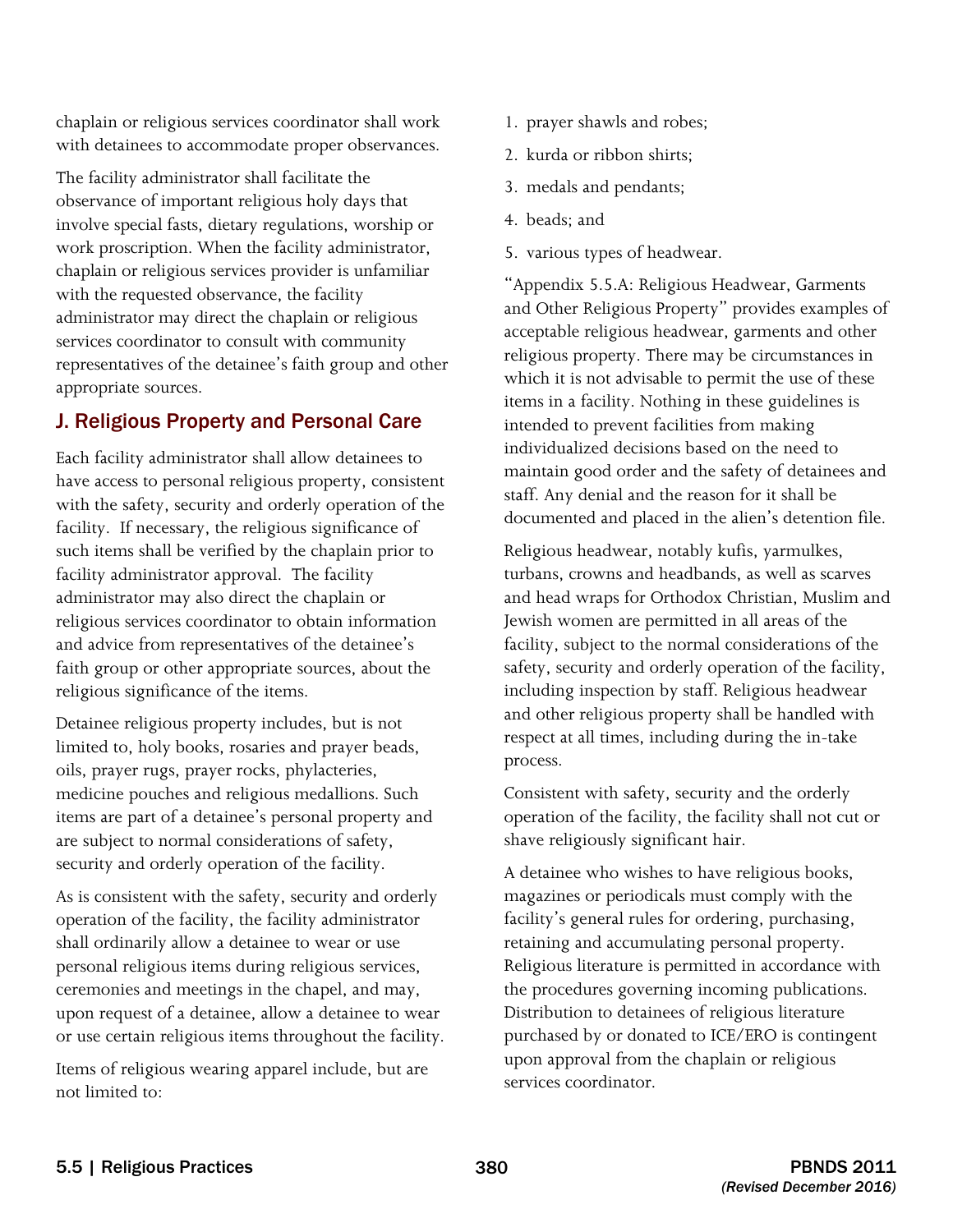#### K. Dietary Requirements

When a detainee's religion requires special food services, daily or during certain holy days or periods that involve fasting, restricted diets, etc., staff shall make all reasonable efforts to accommodate those requirements (e.g., by modifying the detainee's menus to exclude certain foods or food combinations or providing the detainee's meals at unusual hours).

A detainee who wants to participate in the religious diet ("common fare") program may initiate the "Authorization for Common Fare Participation" form that is attached to standard "4.1 Food Service." That standard also details the circumstances under which a detainee may be removed from a special religious diet because he/she has failed to observe those dietary restrictions.

"Common fare" refers to a no-flesh protein option provided whenever an entrée containing flesh is offered as part of a meal. Likewise, a "common fare" meal offers vegetables, starches and other foods that are not seasoned with flesh. The diet is designed as the foundation from which modifications can be made to accommodate the religious diets of various faiths. Modifications to the standard common fare menu may be made to meet the requirements of various faith groups (e.g. for the inclusion of kosher and/or halal flesh-food options).

When there is any question about whether a requested diet is nutritious or may pose a threat to health, the chaplain or religious services coordinator shall consult with the medical department.

#### L. Religious Fasts

 The chaplain or religious services coordinator shall develop the religious fast schedule for the calendar or designee. There are generally two different types of year and shall provide it to the facility administrator fasts: a public fast and a private or personal fast.

When detainees observe a public fast that is mandated

 provide a meal nutritionally equivalent to the meal(s) by law or custom for all the faith adherents (e.g., Ramadan, Lent, Yom Kippur), the facility shall missed. Public fasts usually begin and end at specific times.

When a detainee fasts for personal religious reasons, no special accommodations need to be made for the meal(s) missed. Requests for meals after a personal fast shall be determined by the facility administrator on a case-by case basis.

#### M. Work Assignments

Detainees who have voluntary work assignments shall not be compelled to work on their religious holy days.

#### N. Religious Use of Wine

Religious use of wine by clergy members is generally permitted when mandated by the particular faith and pursuant to strict controls and supervision, to include the following provisions:

- and that which is necessary to perform religious 1. Only a small amount of wine for clergy members ceremonies or services shall be permitted in the facility.
- 2. All wine brought into the facility shall be secured in an appropriate area by staff prior to the religious ceremony or service for which the wine is needed.
- 3. Following the religious ceremony or service, unused portions of wine shall be immediately discarded, stored in a secure area, or removed from the facility.

## O. Death or Serious Illness of Family **Members**

The facility administrator will establish procedures to involve the chaplain or religious services coordinator in notifying detainees of serious illness or death of their family members.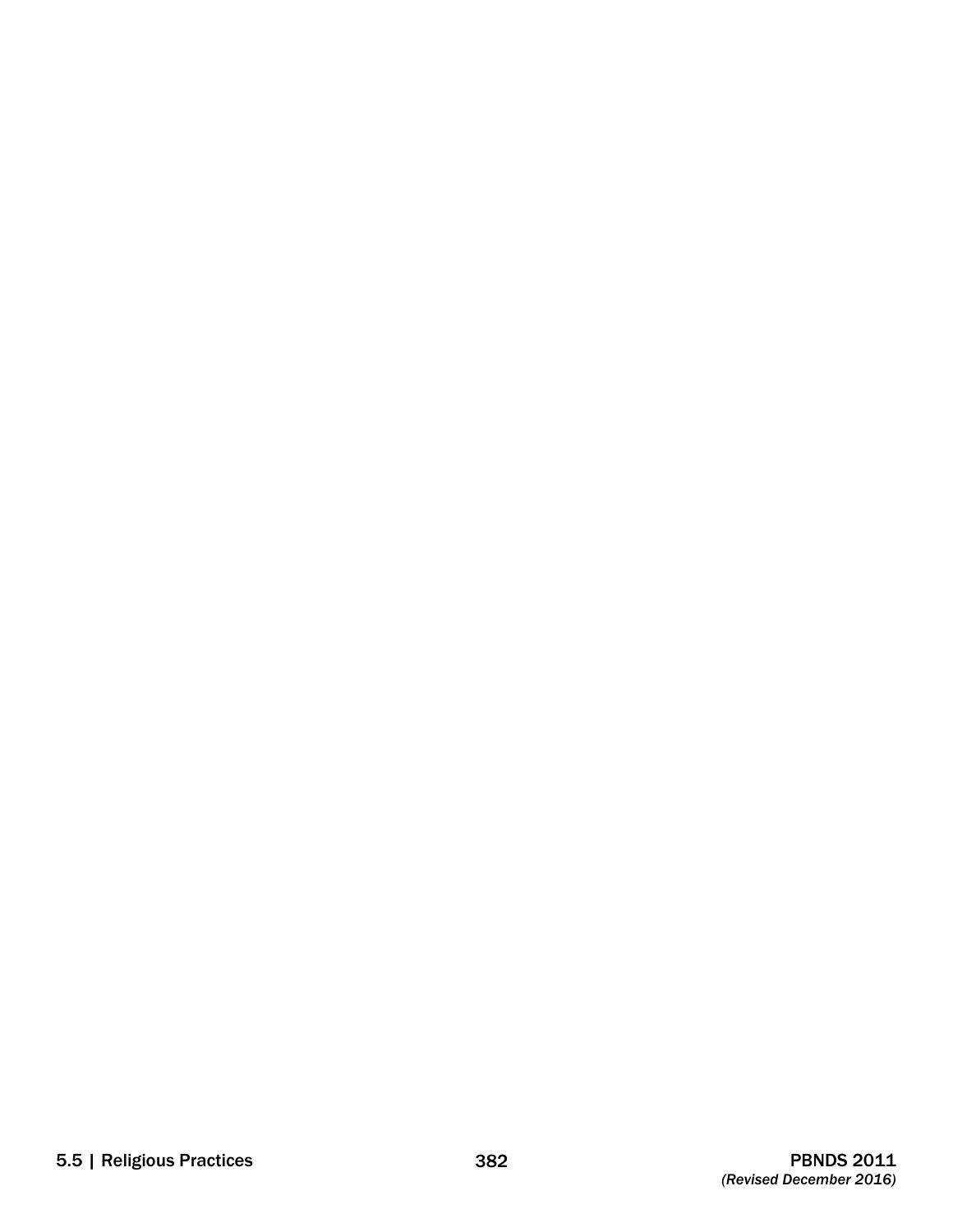# Appendix 5.5.A: Religious Headwear, Garments and Other Religious Property

The following are examples of generally acceptable religious headwear, garments and other religious property/articles of faith. There may be circumstances in which it is not advisable to permit the use of these items in a facility. Nothing in these guidelines is intended to prevent facilities from making individualized decisions based on the need to maintain good order and the safety of detainees and staff. Any denial of accommodation and the reason for it shall be documented and placed in the alien's detention file.

#### A. Religious Headwear

Examples of religious headwear include:

- • yarmulke (Jewish)
- kufi (Muslim)
- • hijab (Muslim; worn by women)
- • crown (Rastafarian)
- turban (Sikh)

 detainees are provided conforming religious Facilities may restrict the color, size or other features of religious headwear, as necessary to maintain the safety, security and the orderly operation of the facility. Where facilities restrict the color, size, or other features of religious headwear, and the detainee's personal religious headwear does not conform to the standard, the facility must ensure that headwear for free or at a de minimums cost. The chaplain or religious services coordinator, in consultation with community representatives of the detainee's faith group and other appropriate sources, when necessary, shall ensure that the facility restrictions on color, size, or other features of religious headwear are appropriate and meet the needs of the respective faith traditions.

#### B. Religious Garments

Examples of religious attire and garments include but are not limited to:

- Scarves and headwraps (hijabs) (Jewish, Muslim, Rastafarian, Orthodox Christian; worn by women). These may be black, white or offwhite.
- Jumper dresses may be worn by women who wear loose-fitting clothing for the sake of modesty as consistent with their religious beliefs.
- Kachhehra (soldier's shorts) (Sikh men)
- • Prayer shawls and robes
- Kurda or ribbon shirts during ceremonial use

## C. Religious Property and Articles of Faith

Examples of religious property and articles of faith include but are not limited to:

- such as types of binding permitted. Holy books: Examples include but are not limited to: the Bible (Christian); the Koran (Muslim); and the Torah (Jewish). Holy books are permitted in accordance with the facility's general rules relating to retention of personal property and incoming publications,
- Kara (steel bracelet) (Sikh) may be permitted during meal times and under other limited circumstances depending on the size, weight and appearance of the Kara and in light of security considerations. For example, a plain, light-weight and non-decorative Kara is generally appropriate for low and medium security detainees.
- Rosaries and prayer beads.
- Oils.
- Prayer rugs.
- Prayer rocks.